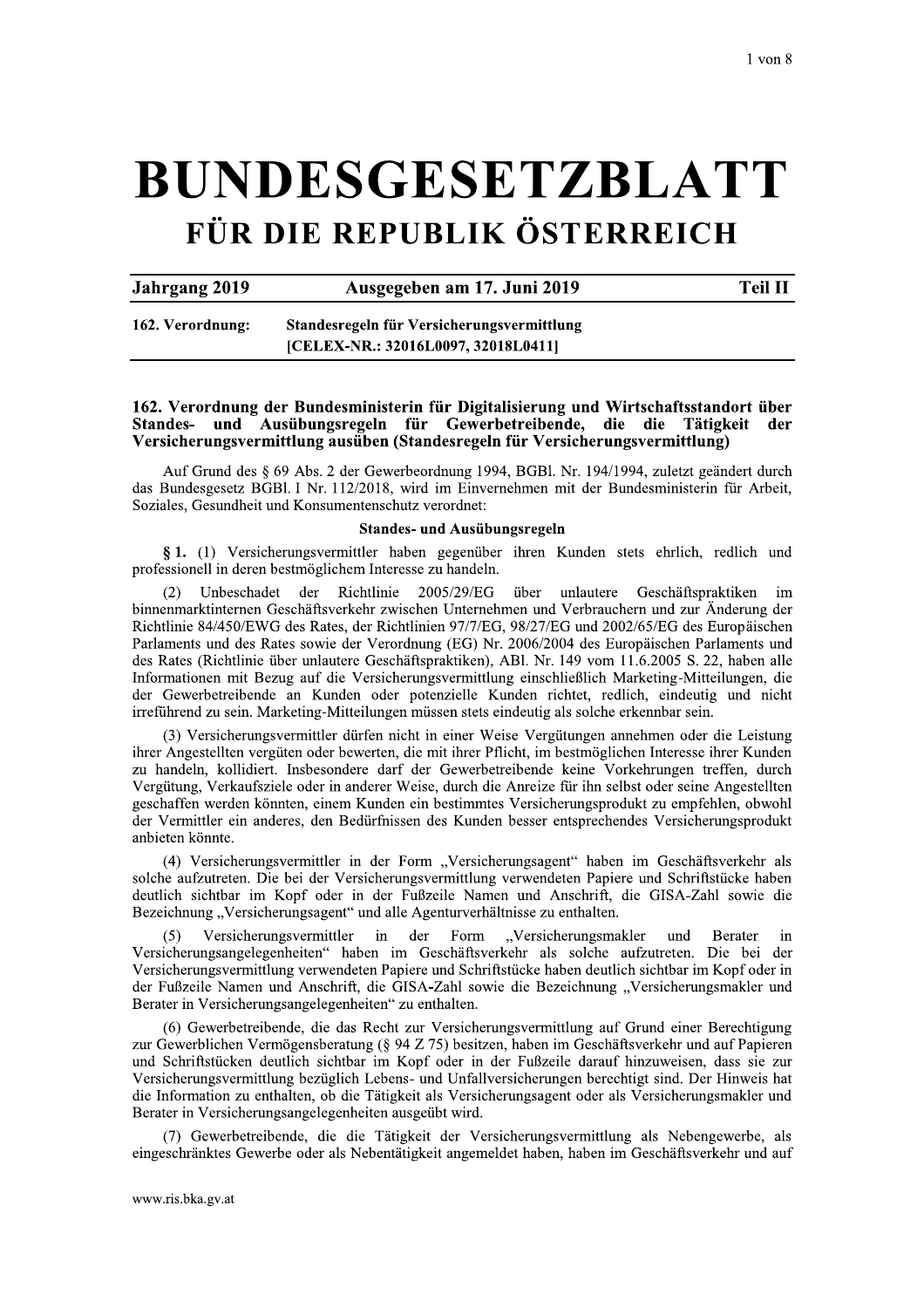Papieren und Schriftstücken deutlich sichtbar im Kopf oder in der Fußzeile auf das Nebengewerbe, das eingeschränkte Gewerbe oder die Nebentätigkeit hinzuweisen. Der Hinweis hat die Information zu enthalten, ob die Tätigkeit als Versicherungsagent oder als Versicherungsmakler und Berater in Versicherungsangelegenheiten ausgeübt wird.

(8) Besteht eine Berechtigung zum Empfang von Prämien für das Versicherungsunternehmen oder von für den Kunden bestimmten Beträgen, so ist auch dies in den verwendeten Papieren und Schriftstücken deutlich zu machen.

(9) Ein Versicherungsvermittler muss rechtzeitig vor Abgabe der Vertragserklärung des Versicherungsnehmers seinen Kunden Folgendes offenlegen:

- 1. seine Identität und Anschrift sowie den Umstand, dass es sich bei ihm um einen Versicherungsvermittler handelt;
- 2. ob er Beratung zu den angebotenen Versicherungsprodukten anbietet (§ 3 Abs. 2 und 3);
- 3. einen Hinweis auf das in § 365z1 GewO 1994 genannte Verfahren;
- 4. in welches Register er eingetragen wurde und auf welche Weise sich die Eintragung überprüfen lässt:
- 5. ob er den Kunden vertritt (Versicherungsmakler) oder für Rechnung und im Namen eines Versicherungsunternehmens handelt (Versicherungsagent);
- 6. ob er eine direkte oder indirekte Beteiligung von mindestens 10vH an den Stimmrechten oder am Kapital eines bestimmten Versicherungsunternehmens besitzt;
- 7. ob ein bestimmtes Versicherungsunternehmen oder das Mutterunternehmen eines bestimmten Versicherungsunternehmens eine direkte oder indirekte Beteiligung von mindestens 10vH an den Stimmrechten oder am Kapital des Versicherungsvermittlers besitzt;
- 8. im Hinblick auf seine tatsächliche Beziehung zum Versicherungsunternehmen gemäß § 137 Abs. 2 GewO 1994:
	- a) ob er seinen Rat auf eine ausgewogene und persönliche Untersuchung gemäß § 3 Abs. 5 stützt,
	- b) ob er vertraglich verpflichtet ist, Versicherungsvertriebsgeschäfte ausschließlich mit einem oder mehreren Versicherungsunternehmen zu tätigen; in diesem Fall hat er die Namen dieser Versicherungsunternehmen mitzuteilen, oder
	- c) ob er nicht vertraglich verpflichtet ist, Versicherungsvertriebsgeschäfte ausschließlich mit einem oder mehreren Versicherungsunternehmen zu tätigen, und seinen Rat nicht auf eine ausgewogene und persönliche Untersuchung stützt; in diesem Fall hat er die Namen derjenigen Versicherungsunternehmen mitzuteilen, mit denen er Versicherungsgeschäfte tätigen darf und auch tätigt;
- 9. die Art der im Zusammenhang mit dem Versicherungsvertrag erhaltenen Vergütung und
- 10. ob er im Zusammenhang mit dem Versicherungsvertrag
	- a) auf Basis einer Gebühr arbeitet, die Vergütung also direkt vom Kunden bezahlt wird,
	- b) auf Basis einer Provision arbeitet, die Vergütung also in der Versicherungsprämie enthalten ist.
	- c) auf Basis einer anderen Art von Vergütung arbeitet, einschließlich wirtschaftlicher Vorteile jeglicher Art, die im Zusammenhang mit dem Versicherungsvertrag angeboten oder gewährt werden, oder
	- d) auf Basis einer Kombination einer Art der Vergütung, die in den lit a bis c genannt ist, arbeitet.

(10) Ist die Gebühr direkt vom Kunden zu bezahlen, hat der Versicherungsvermittler den Kunden über die Höhe der Gebühr oder, falls dies nicht möglich ist, über die Methode zur Berechnung der Gebühr zu informieren.

(11) Erfolgen durch den Kunden im Rahmen des Versicherungsvertrags nach dessen Abschluss Zahlungen, die keine laufenden Prämienzahlungen oder planmäßigen Zahlungen sind, hat der Versicherungsvermittler die für die Zahlung relevanten Informationen gemäß Abs. 9 und 10 für jede solche Zahlung ebenfalls offenzulegen.

#### Versicherungsvermittler in Nebentätigkeit

§ 2. (1) Versicherungsvermittler in Nebentätigkeit haben nur den Pflichten gemäß § 1 Abs. 1 bis 3. Abs. 7, Abs. 8, Abs. 9 Z 1 bis 4 und Z 9 und  $\S$ § 3 bis 6 zu entsprechen.

(2) Bei Vorliegen der Voraussetzungen des § 137a Abs. 1 GewO 1994 entfallen die Verpflichtungen gemäß § 1 Abs. 3, Abs. 7, Abs. 8, Abs. 9 Z 1 bis 4 und Z 9 und § § 3 bis 6.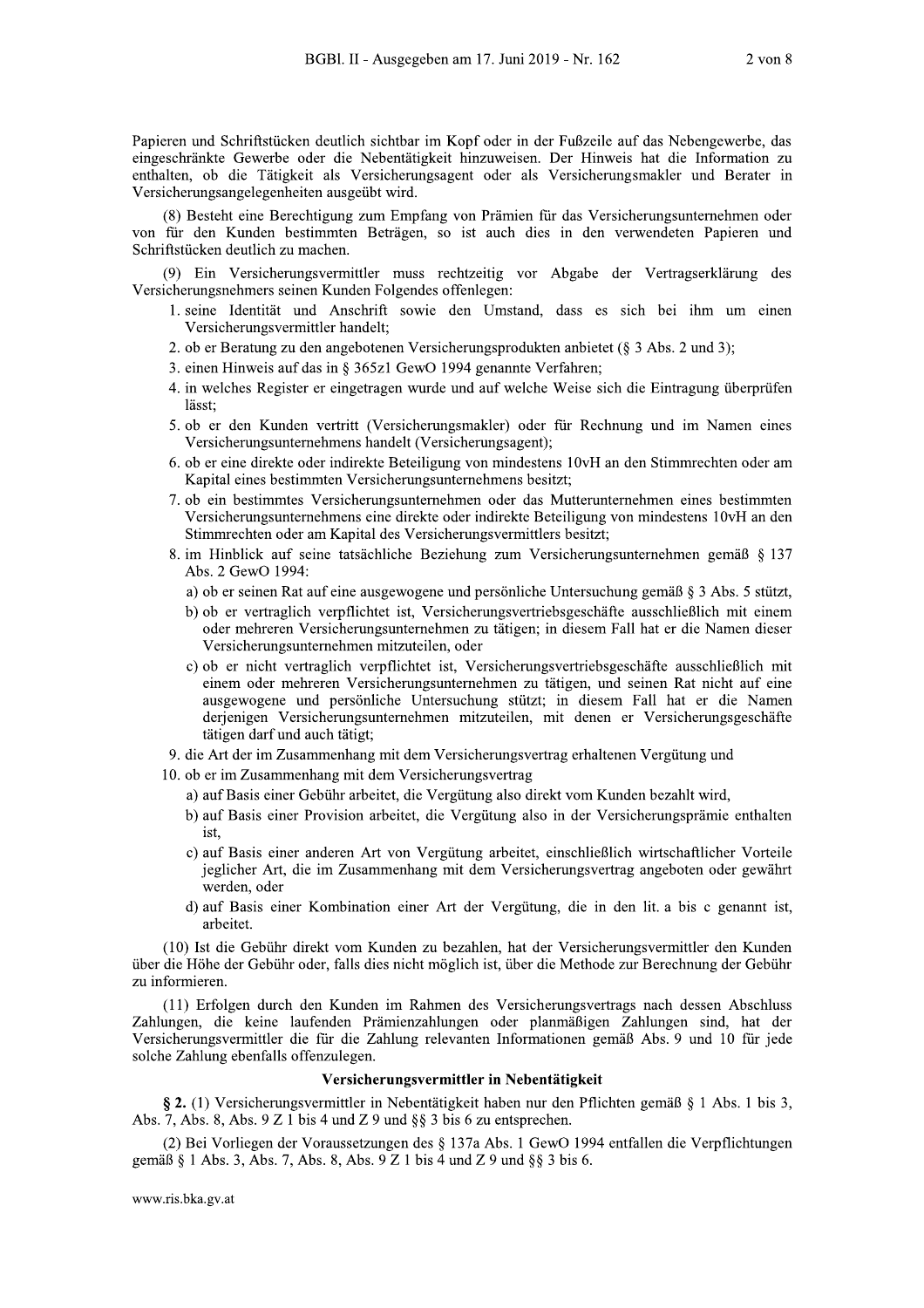(3) Versicherungsvermittler, die eine Vertriebstätigkeit über einen Versicherungsvermittler in Nebentätigkeit ausüben, der von den Verpflichtungen gemäß Abs. 2 ausgenommen ist, haben Folgendes vor Vertragsschluss zu gewährleisten:

- 1. dem Kunden werden Informationen über seine Identität und Anschrift sowie über Beschwerdeverfahren zur Verfügung gestellt,
- 2. es werden angemessene und verhältnismäßige Vorkehrungen getroffen, um § 1 Abs. 1 bis 3 und § 6 zu genügen und um den Wünschen und Bedürfnissen des Kunden Rechnung zu tragen, und
- 3. das in  $\S$  3 Abs. 7 genannte Informationsblatt zu Versicherungsprodukten wird ausgehändigt.

### **Beratung**

Vor Vertragserklärung des Abgabe der Versicherungsnehmers § 3.  $(1)$ hat der Versicherungsvermittler anhand der vom Kunden stammenden Angaben dessen Wünsche und Bedürfnisse zu ermitteln und dem Kunden objektive Informationen über das Versicherungsprodukt in einer verständlichen Form zu erteilen, damit der Kunde eine wohlinformierte Entscheidung treffen kann. Jeder angebotene Vertrag muss den Wünschen und Bedürfnissen des Kunden hinsichtlich der Versicherung entsprechen.

(2) Der Versicherungsvermittler ist verpflichtet, den Kunden im Sinne einer persönlichen Empfehlung zu beraten und zu erläutern, warum ein bestimmtes Produkt den Wünschen und Bedürfnissen des Kunden am besten entspricht.

(3) Die Pflicht nach Abs. 2 besteht nicht, wenn eine Tätigkeit in der Form Versicherungsagent, sofern die Versicherungsvermittlung nur für ein oder - wenn die Versicherungsprodukte nicht zueinander in Konkurrenz stehen – mehrere Versicherungsunternehmen erfolgt, der Versicherungsnehmer den Abschluss eines bestimmten Vertrages wünscht und nach einer entsprechenden Warnung in einer gesonderten Erklärung nachweislich auf die Inanspruchnahme einer Beratung verzichtet. Der Versicherungsvermittler darf den Versicherungsnehmer nicht zu einem Beratungsverzicht veranlassen.

(4) Die Angaben gemäß Abs. 1 und Abs. 2 sind der Komplexität des angebotenen Versicherungsprodukts und der Art des Kunden anzupassen.

(5) Teilt ein Versicherungsvermittler dem Kunden mit, dass er auf der Grundlage einer ausgewogenen und persönlichen Untersuchung berät, so ist er verpflichtet, seinen Rat auf eine Untersuchung im Sinne von § 28 Z 3 des Maklergesetzes, BGBl. Nr. 262/1996, in der Fassung BGBl. I Nr. 112/2018, von auf dem Markt angebotenen Versicherungsverträgen zu stützen. Im Fall von § 1 Abs. 9 Z 8 lit. c gilt dies eingeschränkt auf die Versicherungsverträge, die von den Versicherungsunternehmen, für die der Versicherungsvermittler Versicherungsgeschäfte tätigen darf und auch tätigt, angeboten werden.

(6) Der Versicherungsvermittler hat vor Abgabe der Vertragserklärung des Versicherungsnehmers — unabhängig davon, ob eine Beratung erfolgt, und unabhängig davon, ob das Versicherungsprodukt Teil eines Pakets gemäß § 6 ist — dem Kunden in verständlicher Form die relevanten Informationen über das Versicherungsprodukt zu erteilen, um diesem eine wohlinformierte Entscheidung zu ermöglichen, wobei die Komplexität des Versicherungsprodukts und die Art des Kunden zu berücksichtigen sind.

(7) Beim Vertrieb von Nichtlebensversicherungsprodukten, wie sie in Anhang I der Richtlinie 2009/138/EG betreffend die Aufnahme und Ausübung der Versicherungs- und der Rückversicherungstätigkeit (Solvabilität II), ABl. Nr. L 351 vom 17.12.2009 S. 1, aufgeführt sind, ist die genannte Information mittels eines standardisierten Informationsblatts in Abs.  $6$  $Z11$ Versicherungsprodukten gemäß § 133 Abs. 3 Versicherungsaufsichtsgesetz 2016 (VAG 2016), BGBl. I Nr. 34/2015, in der Fassung BGBI. I Nr. 112/2018, auf Papier oder einem anderen dauerhaften Datenträger zu erteilen. Beim Vertrieb von Lebensversicherungsprodukten gemäß § 5 Z 63 lit b VAG 2016 ist die in Abs. 6 genannte Information mittels eines standardisierten Informationsblattes zu Lebensversicherungsprodukten gemäß § 135c Abs. 3 VAG 2016 auf Papier oder einem anderen dauerhaften Datenträger zu erteilen.

#### Ausnahmen von der Informationspflicht und Flexibilitätsklausel

§ 4. (1) Die in § 1 Abs. 9 Z 1 bis 2 und Z 4, § 1 Abs. 10 bis 11, § 3 und § 9 genannten Auskünfte müssen nicht erteilt werden, wenn der Versicherungsvermittler Versicherungen für Großrisiken vertreibt. Die Pflicht gemäß § 1 Abs. 9 Z 3 besteht nicht beim Vertrieb von Versicherungen für Großrisiken, sofern es sich beim Versicherungsnehmer um eine juristische Person handelt.

(2) Sofern ein Versicherungsvermittler für die Bereitstellung von Pflichtsystemen der betrieblichen Altersversorgung verantwortlich ist und ein Angestellter Mitglied eines solchen Systems wird, ohne dass er eine individuelle Entscheidung über den Beitritt zu dem System getroffen hat, sind die in den §§ 1 bis 3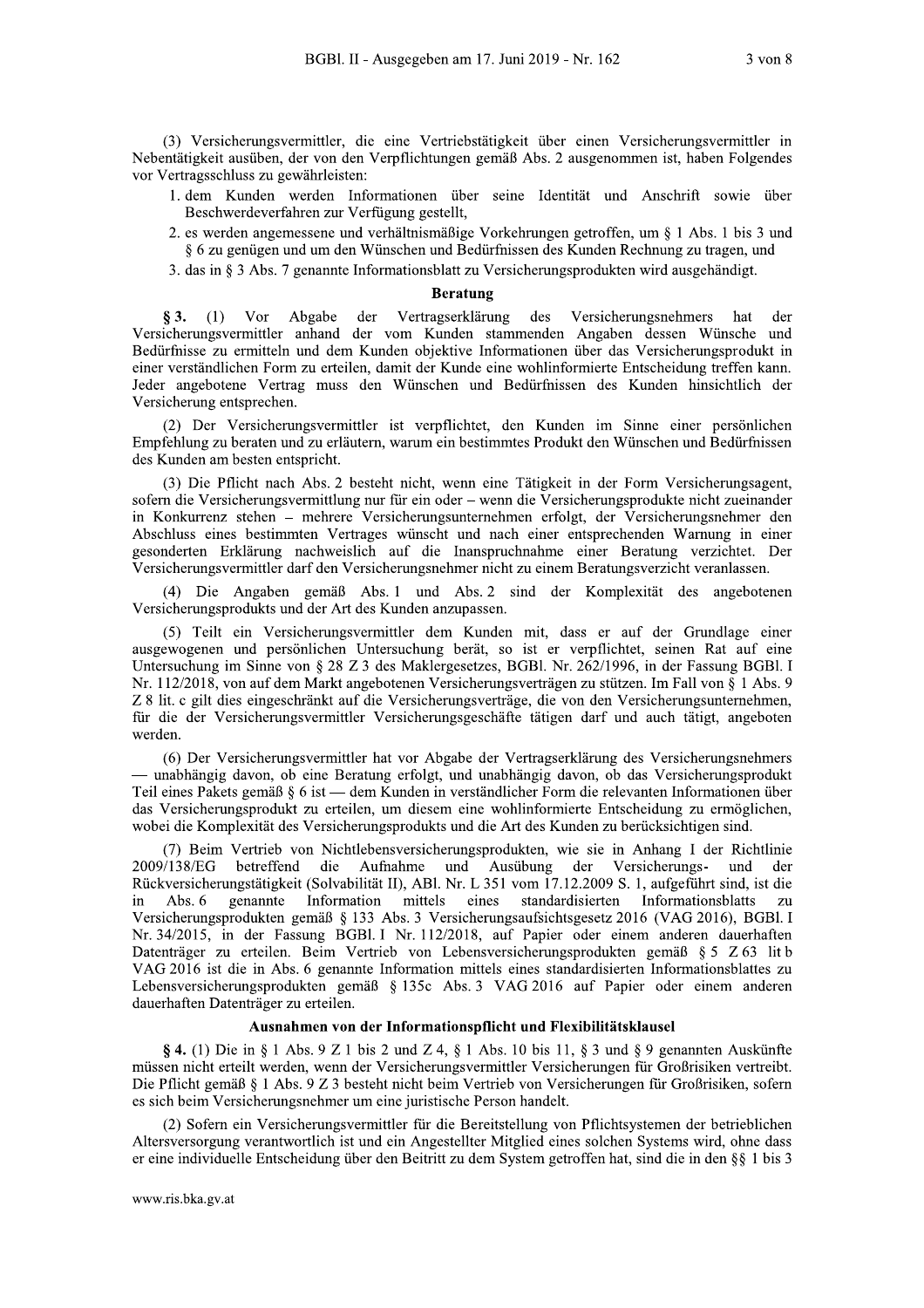genannten Auskünfte dem Angestellten unverzüglich nach der Aufnahme in das betreffende System zu geben.

#### Einzelheiten der Auskunftserteilung

§ 5. (1) Die nach § 1 Abs. 9 bis 11, § 3 und § 9 zu erteilenden Auskünfte sind den Kunden folgendermaßen unentgeltlich zu übermitteln:

1. auf Papier:

2. in klarer, genauer und für den Kunden verständlicher Form und

3. in einer Amtssprache des Mitgliedstaats, in dem das Risiko belegen ist oder in dem die Verpflichtung eingegangen wird, oder in jeder anderen von den Parteien vereinbarten Sprache.

(2) Abweichend von Abs. 1 Z 1 dürfen die in § 1 Abs. 9 bis 11, § 3 und § 9 genannten Auskünfte dem Kunden über eines der folgenden Medien erteilt werden:

- 1. einen anderen dauerhaften Datenträger als Papier, wenn die in Abs. 4 genannten Voraussetzungen erfüllt sind, oder
- 2. eine Website, wenn die in Abs. 5 genannten Voraussetzungen erfüllt sind.

(3) Werden die Auskünfte gemäß § 1 Abs. 9 bis 11, § 3 und § 9 auf einem anderen dauerhaften Datenträger als Papier oder über eine Website erteilt, ist dem Kunden auf dessen Verlangen unentgeltlich eine Papierfassung zu überlassen.

(4) Die Auskünfte gemäß § 1 Abs. 9 bis 11, § 3 und § 9 können auf einem anderen dauerhaften Datenträger als Papier erteilt werden, wenn folgende Voraussetzungen erfüllt sind:

- 1. Die Nutzung des dauerhaften Datenträgers ist im Rahmen des zwischen dem Versicherungsvermittler und dem Kunden getätigten Geschäfts angemessen, und
- 2. der Kunde hatte die Wahl zwischen einer Auskunftserteilung auf Papier oder auf einem dauerhaften Datenträger und hat sich für diesen anderen Datenträger entschieden.

(5) Die Auskünfte gemäß § 1 Abs. 9 bis 11, § 3 und § 9 können über eine Website erteilt werden, wenn der Zugang für den Kunden personalisiert wird oder, wenn folgende Voraussetzungen erfüllt sind:

- 1. Die Erteilung dieser Auskünfte über eine Website ist im Rahmen des zwischen dem Versicherungsvermittler und dem Kunden getätigten Geschäfts angemessen;
- 2. der Kunde hat der Erteilung dieser Auskünfte über eine Website zugestimmt;
- 3. dem Kunden wurden die Adresse der Website und die Stelle auf der Website, an der diese Auskünfte abgerufen werden können, elektronisch mitgeteilt, und
- 4. es ist gewährleistet, dass diese Auskünfte auf der Website so lang verfügbar bleiben, wie sie für den Kunden vernünftigerweise abrufbar sein müssen.

(6) Im Sinne der Abs. 4 und 5 gilt die Auskunftserteilung mittels eines anderen dauerhaften Datenträgers als Papier oder über eine Website im Rahmen eines zwischen dem Versicherungsvermittler und dem Kunden getätigten Geschäfts als angemessen, wenn der Kunde nachweislich regelmäßig Internetzugang hat. Die Mitteilung einer E-Mail-Adresse durch den Kunden für die Zwecke dieses Geschäfts gilt als solcher Nachweis.

(7) Im Falle eines Telefonverkaufs hat der Versicherungsvermittler dem Kunden alle vor dem Auskünfte Abschluss des Vertrags erteilten einschließlich des Informationsblatts  $Z11$ Versicherungsprodukten (§ 3 Abs. 7) gemäß den Vorschriften der Europäischen Union über den Fernabsatz von Finanzdienstleistungen an den Verbraucher zu geben. Ferner sind, selbst wenn sich der Kunde dafür entschieden hat, die Auskünfte gemäß Abs. 4 auf einem anderen dauerhaften Datenträger als Papier zu erhalten, die Auskünfte dem Kunden gemäß Abs. 1 oder 2 unmittelbar nach Abschluss des Versicherungsvertrags zu erteilen.

#### Ouerverkäufe

§ 6. (1) Wird ein Versicherungsprodukt zusammen mit einem Nebenprodukt oder einer Nebendienstleistung, das bzw. die keine Versicherung ist, als Teil eines Pakets oder derselben Vereinbarung angeboten, hat der Versicherungsvermittler den Kunden darüber zu informieren, ob die verschiedenen Bestandteile getrennt voneinander gekauft werden können. Ist dies der Fall, hat der Versicherungsvermittler eine angemessene Beschreibung der verschiedenen Bestandteile der Vereinbarung oder des Pakets zur Verfügung zu stellen und für jeden Bestandteil einen getrennten Nachweis über Kosten und Gebühren zu erbringen.

(2) Im Fall des Abs. 1 und wenn sich das Risiko oder die Versicherungsdeckung aus einer solchen einem Kunden angebotenen Vereinbarung oder einem solchen einem Kunden angebotenen Paket von dem Risiko bzw. der Versicherungsdeckung unterscheidet, das bzw. die mit den separat erworbenen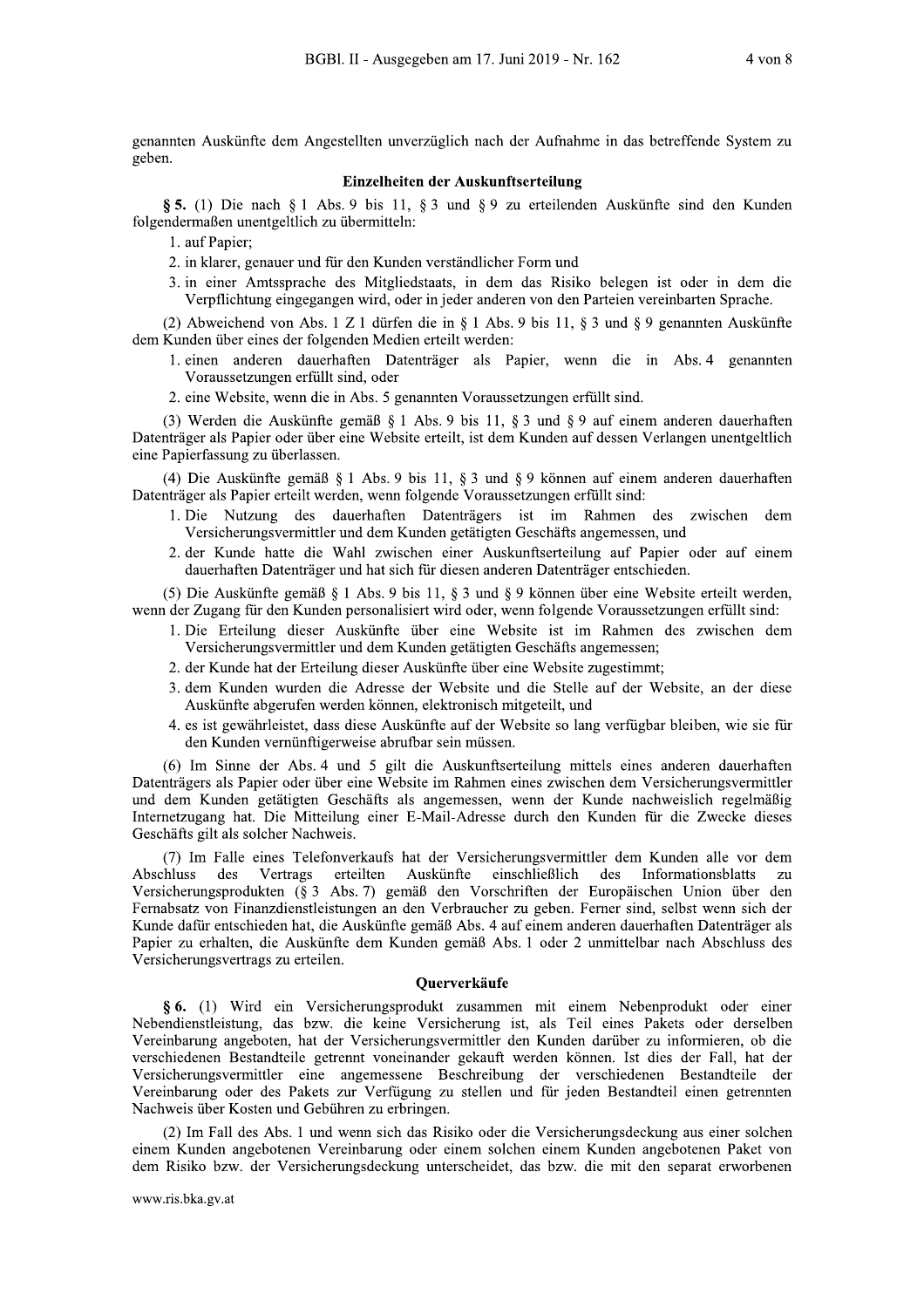Bestandteilen verbunden ist, hat der Versicherungsvermittler eine angemessene Beschreibung der verschiedenen Bestandteile der Vereinbarung bzw. des Pakets und der Art und Weise zur Verfügung zu stellen, wie ihre Wechselwirkung das Risiko bzw. die Versicherungsdeckung ändert.

(3) Ergänzt ein Versicherungsprodukt eine Ware oder eine Dienstleistung, die keine Versicherung ist, als Teil eines Pakets oder derselben Vereinbarung, hat der Versicherungsvermittler dem Kunden die Möglichkeit anzubieten, die Ware oder die Dienstleistung gesondert zu kaufen. Dies gilt nicht, wenn das Versicherungsprodukt eine Wertpapierdienstleistung oder Anlagetätigkeit im Sinne des Art. 4 Abs. 1 Z 2 der Richtlinie 2014/65/EU über Märkte für Finanzinstrumente sowie zur Änderung der Richtlinien 2002/92/EG und 2011/61/EU, ABL Nr. L 173 vom 12.6.2014 S, 349, zu einem Kreditvertrag im Sinne des Art. 4 Z 3 der Richtlinie 2014/17/EU über Wohnimmobilienkreditverträge für Verbraucher und zur Änderung der Richtlinien 2008/48/EG und 2013/36/EU und der Verordnung (EU) Nr. 1093/2010, ABl. Nr. L 60 vom 28.2.2014 S. 34, zuletzt berichtigt durch ABl. Nr. L 47 vom 20.2.2015 S. 34, in der Fassung der Verordnung (EU) 2016/1011, ABl. Nr. L 171 vom 29.6.2016 S. 1, oder einem Zahlungskonto im Sinne des Art. 2 Z 3 der Richtlinie 2014/92/EU über die Vergleichbarkeit von Zahlungskontoentgelten, den Wechsel von Zahlungskonten und den Zugang zu Zahlungskonten mit grundlegenden Funktionen, ABl. Nr. L 257 vom 28.8.2014 S. 214, ergänzt.

(4) Die Abs. 1 bis 3 gelten nicht für den Vertrieb von Versicherungsprodukten, die Deckung für verschiedene Arten von Risiken bieten (Versicherungspolicen für Mehrfachrisiken).

(5) In den in Abs. 1 und Abs. 3 genannten Fällen hat ein Versicherungsvermittler die Wünsche und Bedürfnisse des Kunden im Zusammenhang mit den Versicherungsprodukten, die Teil des Gesamtpakets oder derselben Vereinbarung sind, zu ermitteln.

#### Aufsichts- und Lenkungsanforderungen

§ 7. (1) Versicherungsvermittler, die Versicherungsprodukte zum Verkauf an Kunden konzipieren, haben ein Verfahren für die Genehmigung jedes einzelnen Versicherungsprodukts oder jeder wesentlichen Anpassung bestehender Versicherungsprodukte zu unterhalten, zu betreiben und zu überprüfen, bevor das Versicherungsprodukt an Kunden vermarktet oder vertrieben wird.

Das Produktgenehmigungsverfahren hat verhältnismäßig zu sein und der Art des Versicherungsprodukts zu entsprechen. Im Rahmen des Produktgenehmigungsverfahrens ist ein bestimmter Zielmarkt für jedes Produkt festzulegen und sicherzustellen, dass alle einschlägigen Risiken für diesen bestimmten Zielmarkt bewertet werden und dass die beabsichtigte Vertriebsstrategie dem bestimmten Zielmarkt entspricht, und es sind zumutbare Schritte zu unternehmen, um zu gewährleisten, dass die Versicherungsprodukte an den bestimmten Zielmarkt vertrieben werden.

(3) Versicherungsvermittler, die Versicherungsprodukte konzipieren, haben allen Vertreibern Informationen Versicherungsprodukt sämtliche sachgerechten zu dem und dem Produktgenehmigungsverfahren, einschließlich des bestimmten Zielmarkts des Versicherungsprodukts, zur Verfügung zu stellen. Wenn ein Versicherungsvermittler Versicherungsprodukte, die er nicht selbst konzipiert, anbietet oder über sie berät, hat er angemessene Vorkehrungen zu treffen, um die genannten Informationen zu erhalten und die Merkmale und den bestimmten Zielmarkt jedes Versicherungsprodukts zu verstehen.

(4) Diese Bestimmung gilt nicht für Versicherungsprodukte, die aus einer Versicherung für Großrisiken bestehen.

## Zusätzliche Anforderungen im Zusammenhang mit Versicherungsanlageprodukten

#### Vermeidung von Interessenkonflikten

§ 8. (1) Zusätzlich zu den in den § 1 Abs. 1 bis 3 vorgesehenen Verpflichtungen muss ein Versicherungsanlageprodukte vertreibt, auf Dauer Versicherungsvermittler. der wirksame organisatorische und verwaltungsmäßige Vorkehrungen für angemessene Maßnahmen treffen, um zu verhindern, dass Interessenkonflikte nach Abs. 2 den Kundeninteressen schaden. Diese Vorkehrungen haben den ausgeübten Tätigkeiten, den verkauften Versicherungsprodukten und der Kategorie des Vermittlers angemessen zu sein.

(2) Versicherungsvermittler haben alle geeigneten Vorkehrungen zu treffen, um Interessenkonflikte, die bei Versicherungsvertriebstätigkeiten zwischen ihnen selbst, einschließlich ihrer Geschäftsleitung und ihren Angestellten, oder anderen Personen, die mit ihnen direkt oder indirekt durch Kontrolle verbunden sind, und ihren Kunden oder zwischen ihren Kunden untereinander entstehen, zu erkennen.

(3) Reichen die vom Versicherungsvermittler getroffenen organisatorischen oder administrativen Vorkehrungen zur Regelung von Interessenkonflikten nicht aus, um nach vernünftigem Ermessen zu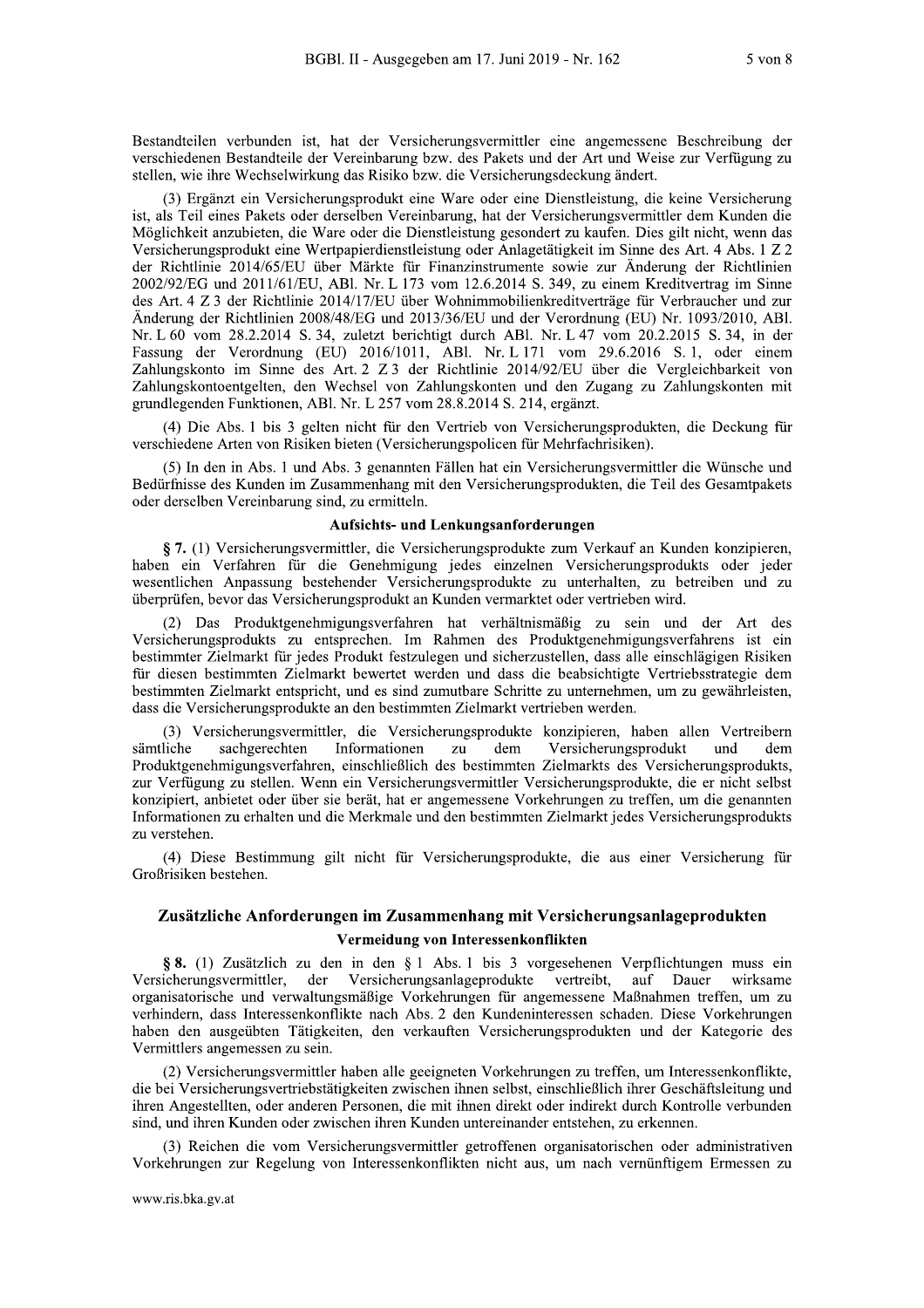gewährleisten, dass keine Beeinträchtigung der Kundeninteressen riskiert wird, hat der Versicherungsvermittler dem Kunden die allgemeine Art bzw. die Quellen von Interessenkonflikten rechtzeitig vor Abschluss eines Versicherungsvertrags eindeutig offen zu legen.

- (4) Abweichend von  $\S$  5 Abs. 1 muss die in Abs. 3 genannte Offenlegung
- 1. mittels eines dauerhaften Datenträgers erfolgen und
- 2. je nach Status des Kunden so ausführlich sein, dass dieser seine Entscheidung über die Versicherungsvertriebstätigkeiten, in deren Zusammenhang der Interessenkonflikt auftritt, in voller Kenntnis der Sachlage treffen kann.

#### Kundeninformation

§ 9. (1) Unbeschadet des § 1 Abs. 9 und 10 sind Kunden und potenziellen Kunden angemessene Informationen über den Vertrieb von Versicherungsanlageprodukten und sämtliche Kosten und verbundenen Gebühren rechtzeitig vor dem Abschluss eines Vertrags zur Verfügung zu stellen. Diese Informationen enthalten mindestens das Folgende:

- 1. sofern eine Beratung erfolgt (§ 3 Abs. 2), ob der Versicherungsvermittler dem Kunden eine regelmäßige Beurteilung der Eignung des Versicherungsanlageprodukts, das diesem Kunden empfohlen wird, gemäß § 10 Abs. 7 bietet;
- 2. hinsichtlich der Informationen über Versicherungsanlageprodukte und vorgeschlagene Anlagestrategien Leitlinien Warnhinweise geeignete und zu den mit Versicherungsanlageprodukten oder mit bestimmten vorgeschlagenen Anlagestrategien verbundenen Risiken, und
- 3. hinsichtlich der offen zu legenden Informationen über sämtliche Kosten und verbundene Gebühren, Informationen über den Vertrieb des Versicherungsanlageprodukts, einschließlich gegebenenfalls der Beratungskosten, der Kosten des dem Kunden empfohlenen oder vertriebenen Versicherungsanlageprodukts und wie der Kunde Zahlungen leisten kann, einschließlich etwaiger Zahlungen Dritter.

(2) Die Informationen über alle Kosten und Gebühren, einschließlich Kosten und Gebühren im Zusammenhang mit dem Vertrieb des Versicherungsanlageprodukts, die nicht durch das zugrundeliegende Marktrisiko verursacht werden, sind in aggregierter Form zu erteilen, um es dem Kunden zu ermöglichen, die Gesamtkosten sowie die kumulative Wirkung auf die Anlagerendite zu verstehen. Falls der Kunde dies verlangt, ist eine Aufstellung der Kosten und Gebühren nach Posten zur Verfügung zu stellen. Gegebenenfalls sind solche Informationen dem Kunden regelmäßig, mindestens aber jährlich, während der Laufzeit der Anlage zur Verfügung zu stellen. Die in diesem Absatz genannten Informationen sind in verständlicher Form und auf eine Weise zu erteilen, welche es den Kunden bzw. potenziellen Kunden ermöglicht, nach vernünftigem Ermessen die Art und die Risiken des angebotenen Versicherungsanlageprodukts zu verstehen und somit Anlageentscheidungen wohlinformiert treffen zu können. Die Informationen dürfen in standardisierter Form zur Verfügung gestellt werden.

(3) Unbeschadet des  $\S 1$  Abs. 9 Z 9 und 10 und des  $\S 1$  Abs. 11 ist davon auszugehen, dass Versicherungsvermittler, die eine Gebühr oder Provision zahlen oder erhalten oder einer Partei einen nichtmonetären Vorteil im Zusammenhang mit dem Vertrieb eines Versicherungsanlageprodukts oder einer Nebendienstleistung gewähren oder einen solchen von einer Partei erhalten, sofern es sich bei dieser Partei nicht um den Kunden oder eine Person handelt, die im Auftrag des Kunden tätig wird, ihre Verpflichtungen nach § 1 Abs. 1 sowie § 8 nur erfüllen, sofern die Provision oder der Vorteil

- 1. sich nicht nachteilig auf die Qualität der entsprechenden Dienstleistung für den Kunden auswirkt, und
- 2. nicht die Verpflichtung des Versicherungsvermittlers beeinträchtigt, im besten Interesse seiner Kunden ehrlich, redlich und professionell zu handeln.

#### Beurteilung der Eignung und Zweckmäßigkeit sowie Berichtspflicht gegenüber Kunden

§ 10. (1) Unbeschadet des § 3 Abs. 1 hat sich ein Versicherungsvermittler, wenn er eine Beratung zu einem Versicherungsanlageprodukt erbringt, auch die notwendigen Informationen über die Kenntnisse und Erfahrung des Kunden oder potenziellen Kunden im Anlagebereich in Bezug auf den speziellen Produkttyp oder den speziellen Typ der Dienstleistung, die finanziellen Verhältnisse dieser Person, einschließlich die Fähigkeit dieser Person, Verluste zu tragen, und ihre Anlageziele, einschließlich der Risikotoleranz dieser Person, zu beschaffen, um dem Versicherungsvermittler zu ermöglichen, dem Kunden oder potenziellen Kunden die Versicherungsanlageprodukte zu empfehlen, die für ihn geeignet sind und insbesondere seiner Risikotoleranz und seiner Fähigkeit, Verluste zu tragen, entsprechen.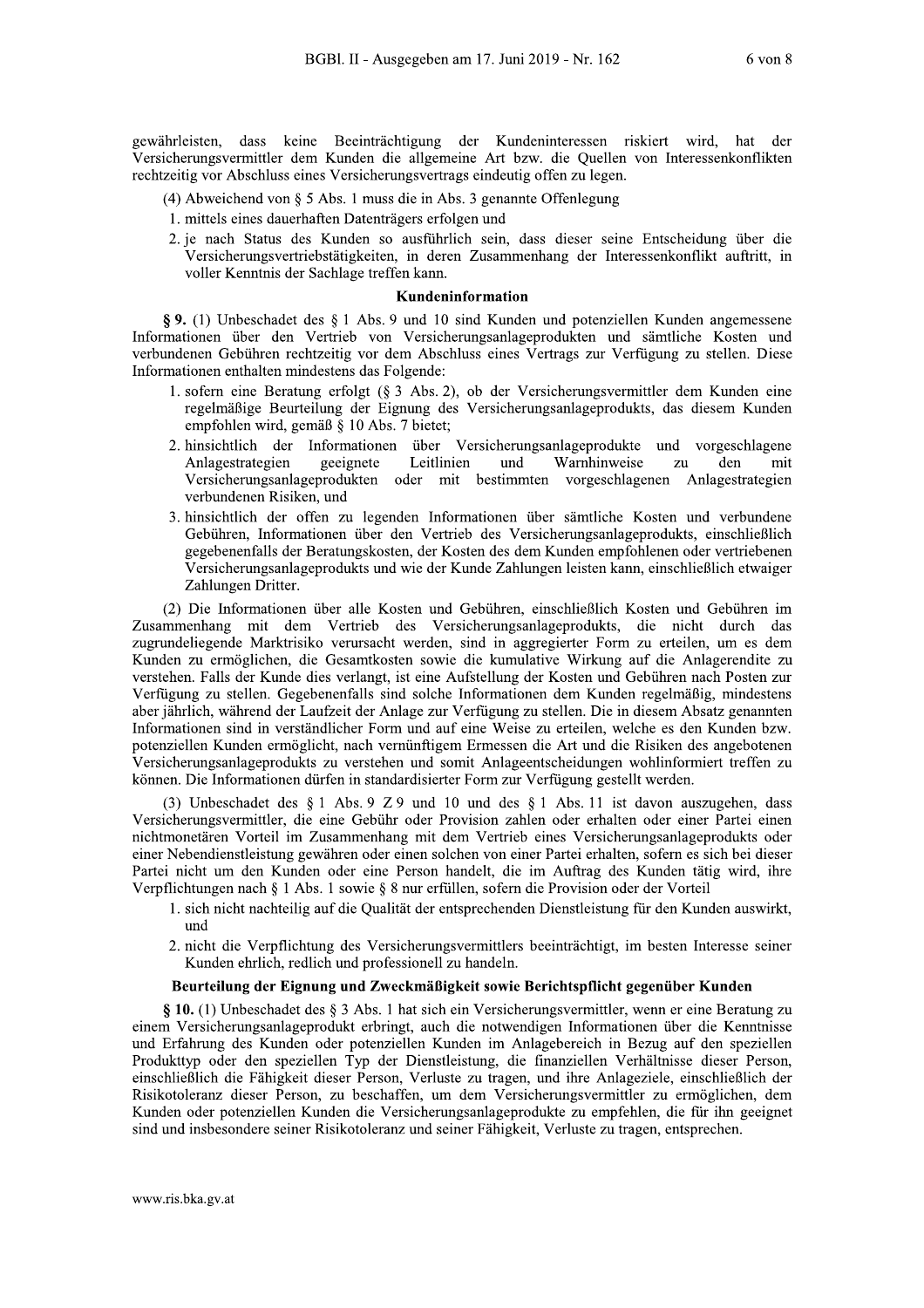(2) Im Fall, dass ein Versicherungsvermittler eine Anlageberatung erbringt, bei der ein Paket von Dienstleistungen oder Produkten empfohlen wird, welche gemäß § 6 gebündelt sind, hat der Versicherungsvermittler zu gewährleisten, dass das gesamte gebündelte Paket für den Kunden geeignet ist.

 $(3)$ Unbeschadet des  $\delta$  3 Abs.  $1$ haben Versicherungsvermittler hei Versicherungsvertriebstätigkeiten, die ohne Beratung stattfinden (§ 3 Abs. 3), den Kunden oder potenziellen Kunden um Informationen über die Kenntnisse und die Erfahrung dieser Person im Anlagebereich in Bezug auf den speziellen Typ der angebotenen oder angeforderten Produkte oder Dienstleistungen zu bitten, um beurteilen zu können, ob die in Betracht gezogene Versicherungsdienstleistung oder das in Betracht gezogene Versicherungsprodukt für den Kunden angemessen sind. Wird ein Bündel von Dienstleistungen oder Produkten gemäß § 6 in Betracht gezogen. ist bei der Beurteilung zu berücksichtigen, ob das gesamte gebündelte Paket angemessen ist. Ist der Versicherungsvermittler aufgrund der erhaltenen Informationen der Auffassung, dass das Produkt für den Kunden oder potenziellen Kunden unangemessen ist, hat er den Kunden oder potenziellen Kunden diesbezüglich zu warnen. Diese Warnung kann in einem standardisierten Format erfolgen. Erteilt der Kunde oder potenzielle Kunde die zuvor genannten Informationen nicht oder macht er unzureichende Angaben zu seinen Kenntnissen und seiner Erfahrung, hat ihn der Versicherungsvermittler zu warnen, dass er nicht beurteilen kann, ob das in Betracht gezogene Produkt für ihn angemessen ist. Diese Warnung kann in einem standardisierten Format erfolgen.

(4) Der Versicherungsvermittler hat eine Aufzeichnung zu erstellen, die das Dokument oder die Dokumente mit den Vereinbarungen zwischen ihm und dem Kunden enthält, die die Rechte und Pflichten der Parteien sowie die sonstigen Bedingungen festlegen, zu denen der Versicherungsvermittler Dienstleistungen für den Kunden erbringt. Die Rechte und Pflichten der Vertragsparteien können durch einen Verweis auf andere Dokumente oder Rechtstexte aufgenommen werden.

Erbringt der Versicherungsvermittler eine Beratungsleistung zu einem  $(5)$ Versicherungsanlageprodukt, hat er dem Kunden vor Vertragsabschluss mittels eines dauerhaften Datenträgers eine Erklärung betreffend die Produkteignung zur Verfügung zu stellen, in der die erbrachte Beratungsleistung und die Art und Weise, in der diese den Präferenzen, Zielen und anderen kundenspezifischen Merkmalen entspricht, aufgeführt sind. § 5 Abs. 1 bis Abs. 4 sind anzuwenden.

(6) Wenn der Vertrag unter Verwendung eines Fernkommunikationsmittels abgeschlossen wird und die vorherige Aushändigung der Erklärung somit nicht möglich ist, kann der Versicherungsvermittler dem Kunden diese mittels eines dauerhaften Datenträgers zur Verfügung stellen, unmittelbar nachdem dieser sich vertraglich gebunden hat, sofern die beiden folgenden Bedingungen erfüllt sind:

- 1. der Versicherungsvermittler hat dem Kunden die Möglichkeit angeboten, den Vertragsabschluss zu verschieben, um die Erklärung vorher zu erhalten, und
- 2. der Kunde hat der Aushändigung der Erklärung unverzüglich nach Vertragsabschluss zugestimmt.

(7) Der Versicherungsvermittler muss dem Kunden regelmäßig angemessene Berichte über allfällige von ihm erbrachte Dienstleistungen mittels eines dauerhaften Datenträgers zur Verfügung stellen. Diese Berichte haben der Art und der Komplexität der jeweiligen Versicherungsanlageprodukte sowie der Art der für den Kunden erbrachten Dienstleistung Rechnung zu tragen und gegebenenfalls die Kosten, die mit den im Namen des Kunden getätigten Geschäften und den erbrachten Dienstleistungen verbunden sind, zu enthalten.

(8) Wenn ein Versicherungsvermittler dem Kunden mitgeteilt hat, dass er eine regelmäßige Beurteilung der Eignung vornehmen werde, muss der regelmäßige Bericht eine aktualisierte Erklärung dazu enthalten, wie das Versicherungsanlageprodukt den Präferenzen, Zielen und anderen kundenspezifischen Merkmalen entspricht.

#### Sprachliche Gleichbehandlung

§ 11. Soweit in dieser Verordnung personenbezogene Bezeichnungen nur in männlicher Form angeführt sind, beziehen sie sich auf Frauen und Männer in gleicher Weise. Bei der Anwendung auf bestimmte Personen ist die jeweils geschlechtsspezifische Form zu verwenden.

#### Inkrafttreten

§ 12. (1) Diese Verordnung tritt am Tag nach der Kundmachung in Kraft.

(2) § 1 Abs. 4 bis 7 tritt für Versicherungsvermittler ohne Beschränkung auf eine bestimmte Form erst mit Abgabe einer Erklärung gemäß § 376 Z 18 Abs. 12 GewO 1994 oder ab einer Eintragung gemäß § 376 Z 18 Abs. 13 GewO 1994 in Kraft.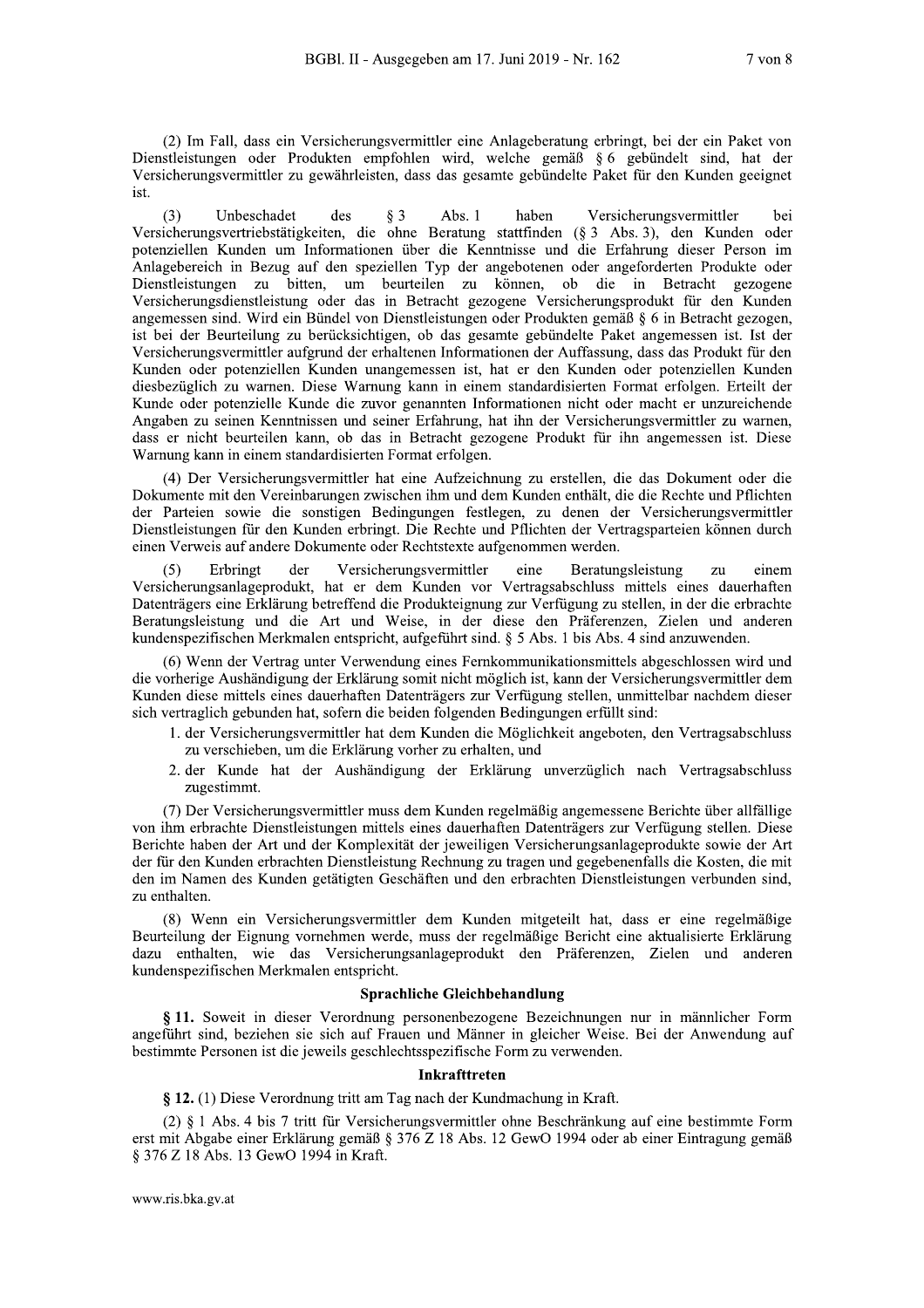## Umsetzung von Rechtsakten der Europäischen Union

§ 13. Durch diese Verordnung wird die Richtlinie (EU) 2016/97 über Versicherungsvertrieb, ABl. Nr. L 26 vom 02.02.2016, S. 19, in der Fassung der Berichtigung, ABl. Nr. L 222 vom 17.08.2016 S. 114 und der Richtlinie (EU) 2018/411 zur Änderung der Richtlinie (EU) 2016/97 im Hinblick auf den Geltungsbeginn der Umsetzungsmaßnahmen der Mitgliedstaaten, ABI. Nr. L 76 vom 14. März 2018 S. 28, umgesetzt.

**Udolf-Strobl**